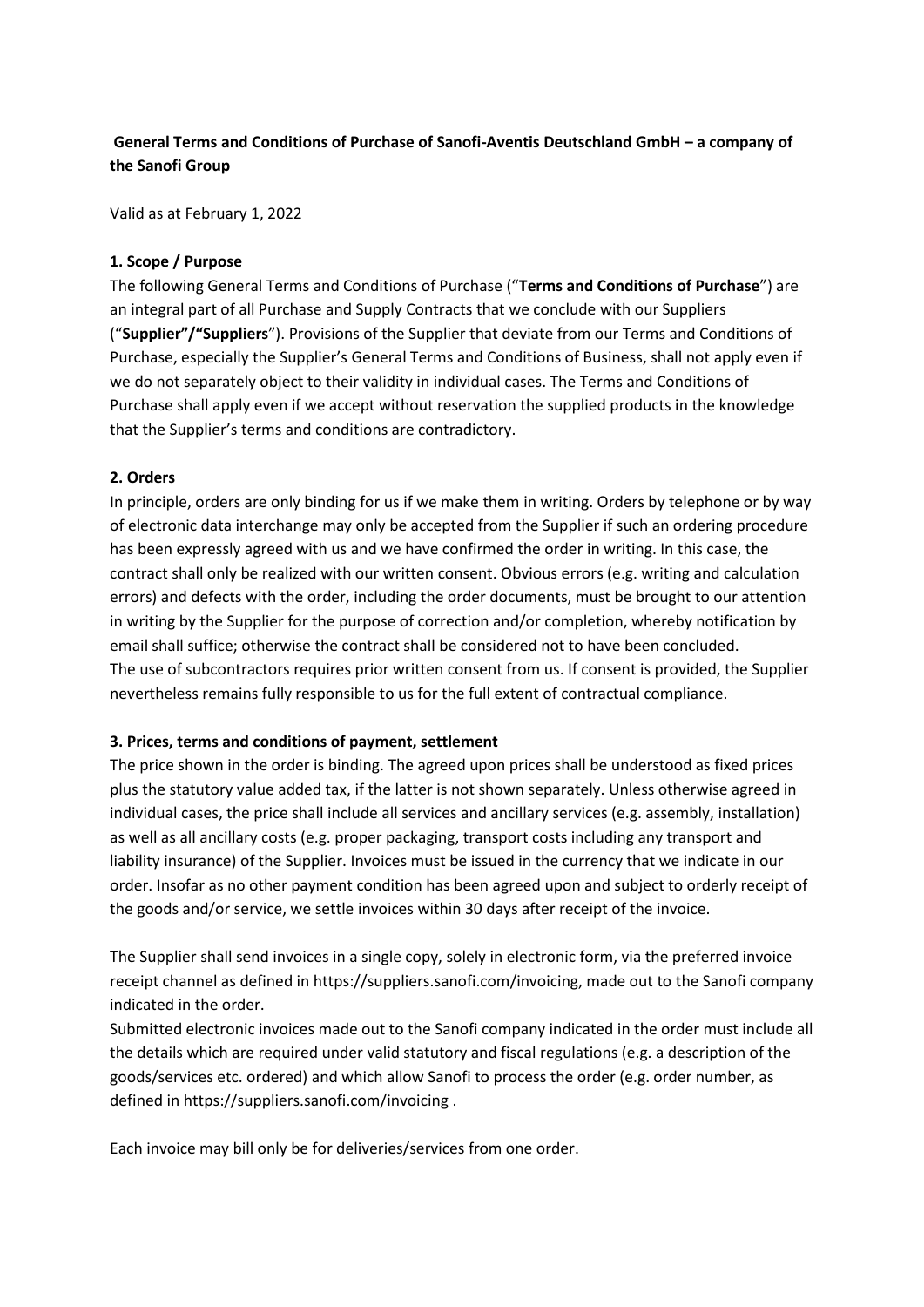Sending a paper duplicate is not necessary, this could affect the Supplier from the point of view of tax. Only electronic documents submitted via the preferred channels are valid original invoices. Invoices submitted by other means (e.g. in paper forms or which do not contain all the above mentioned details shall not be processed. Non-conformant invoices can be returned to the Supplier by email.

Payments to Suppliers are made solely on a weekly basis according to the date due.

The payment can be validly made through us or through a company of the Sanofi Group, and especially through the Sanofi European Treasury Center S.A., Brussels, Belgium, that has been authorized by us to make payments in our name.

# **4. Delivery time, breaches of contract**

The delivery time stated in the order is binding. If the delivery time is not stated in the order and is not otherwise agreed upon, it shall be two (2) weeks from the contract conclusion. The timeliness of the delivery shall be determined by the time the goods reached the point of delivery agreed upon. If the Supplier cannot state a binding delivery time, it must state an earliest and latest delivery time.

The Supplier can only invoke the absence of necessary documents to be supplied by us if it has requested the documents in writing and has not received them within a reasonable time limit.

The Supplier is obliged to notify us in writing immediately if circumstances occur or it becomes aware of circumstances that make timely delivery or service impossible. Breakdowns, lack of energy or raw materials, and traffic disruptions, insofar as such events were not foreseeable, as well as strikes, lockouts, official decrees and cases of force majeure, shall release the affected party from the obligation of delivery and/or receipt, for the duration of the disturbance and to the extent of its effect. In this case, the Supplier shall distribute all of its remaining goods on hand among its customers in proportion to their orders. If the delivery and/or receipt is delayed by more than one (1) month by the circumstances listed in No. 4, then both the Supplier and ourselves, excluding all further claims, shall have the right to withdraw from the Contract in regard to the quantities affected by the disturbance of delivery and/or acceptance.

# **5. Transfer of risk**

The transfer of risk shall comply with the agreed upon Incoterms. Unless otherwise agreed, the delivery must be made according to DAP (Delivery at Place) (Incoterms 2020), free to destination. For machines and technical installations, the risks are not transferred to us until confirmation that a functional test has been positively concluded.

# **6. Regulations and Compensations of the industrial park administrations**

Our production sites are predominantly in industrial parks administered by third parties. The safety regulations imposed by the administrations of the industrial parks must be followed absolutely. The Supplier shall consult the site operators before beginning the delivery as to what guidelines apply for it during the provision of services for us in the industrial park. The guidelines communicated to it insofar must be strictly complied with by the Supplier. We shall not reimburse the costs of issuing employee ID cards and entry permits.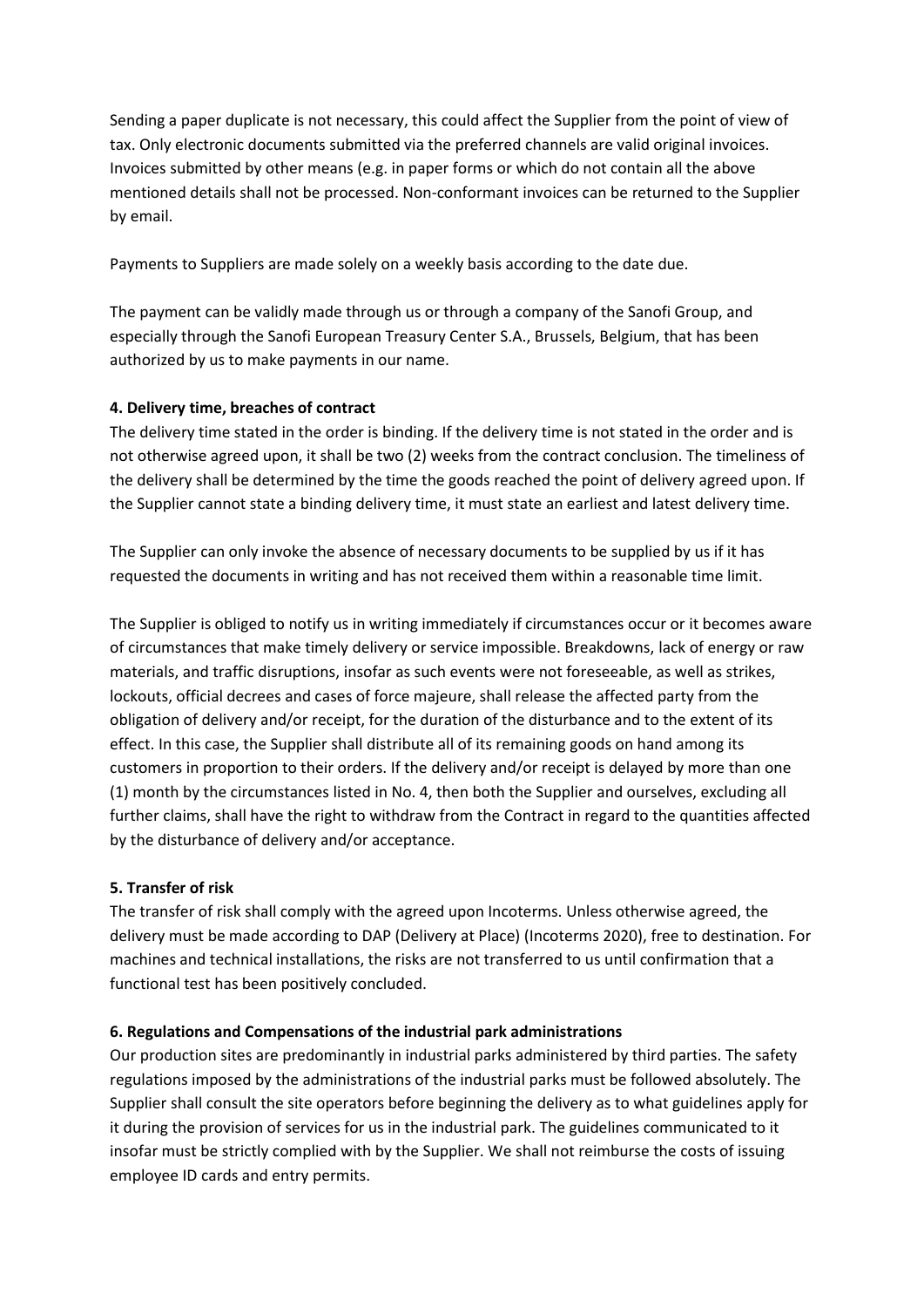# **7. Quality assurance**

The Supplier is obligated to perform effective quality assurance and to maintain a corresponding, effective quality assurance/quality management system, and to prove this to Sanofi upon request. At the request of Sanofi, the Supplier shall use a quality assurance/quality management system according to DIN ISO 9001 and/or ISO 14001 and/or DIN EN ISO 13485 or equivalent nature according to the recognized policies for GMP and GLP ("quality assurance system").

The Supplier agrees that we have the right to review its quality assurance system.

For this purpose, we or a third party commissioned by us and under an obligation of confidentiality, may perform an audit on the business premises of the Supplier during its usual business hours, in order to review the Supplier's compliance with quality regulations. Insofar as separately agreed between the parties, Sanofi may conduct regular audits of the Supplier after prior notice.

For this purpose, the Supplier shall, among other things, grant access to certification and auditing reports as well as to testing and manufacturing procedures carried out, including all records and documents relating to supply.

We and any third party commissioned by us to perform an audit will ensure that the audit is carried out in such a manner, taking the applicable data protection and other statutory regulations into account, as to disturb the business operation of the Supplier as little as possible and that there is no infringement of confidentiality agreements of the Supplier with third parties.

The costs arising from performance of the audit will be borne by us and by the Supplier itself, respectively.

The inspection can also occur by means of a questionnaire provided by us.

# **8. Characteristics of goods, REACH, CLP Regulation**

The Supplier is obliged to ensure that the delivery is free of defects and that the agreed and/or guaranteed quality is present, as well as the quality that we can expect based on the public statements of the Supplier, the Manufacturer or third parties commissioned with distribution of the goods.

The delivered goods must correspond to the applicable legal provisions, regulations, and guidelines, in particular with regard to environmental protection, work safety and health protection, the CE regulations, legal and administrative regulations, tax and social security provisions as well as the recognized rules of science and technology.

The Supplier assures that all materials contained in the supplied goods are effectively pre-registered, registered and licensed under Regulation EC No. 1907/2006 dated December 18, 2006 ("**REACH Regulation**") and Regulation EC No. 1272/2008 dated December 16, 2008 ("**CLP Regulation**"), including all supplements, changes, and guidelines and all national laws applicable in connection with the REACH and/or CLP Regulation, with the relevant requirements of the REACH and/or CLP Regulation.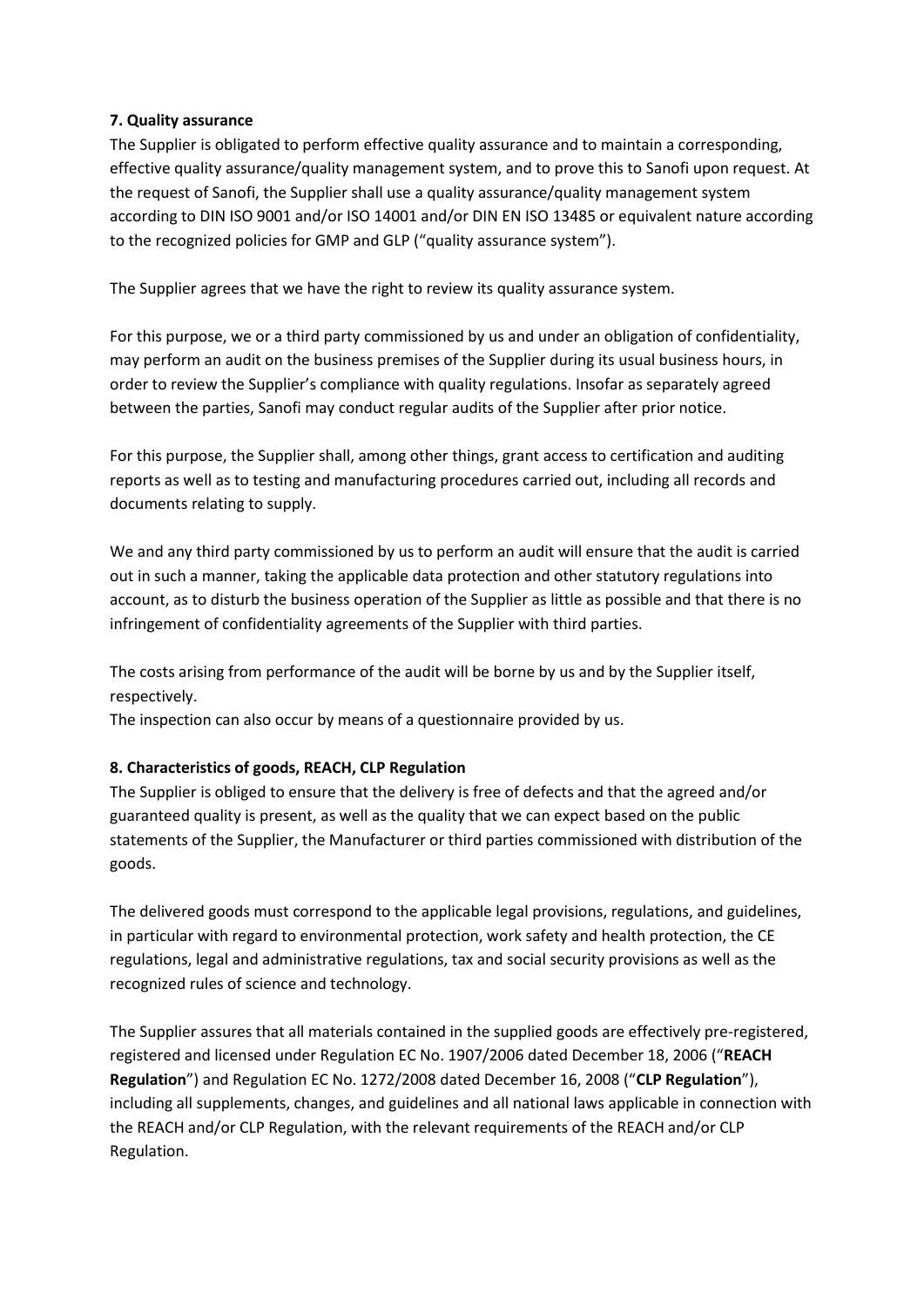The Supplier pledges that with each delivery it shall send us a current, complete safety data sheet that corresponds to the requirements of the REACH and/or CLP Regulation.

The Supplier further pledges that if, in products delivered to us, there is a concentration of more than 0.1 percent of weight (w/w) of one or more materials that fulfill the criteria of Articles 57 and 59 of the REACH Regulation, it will provide us with sufficient information for safe use of the products.

Suppliers that deliver goods from outside the European Union to the European Union, are obliged to carry out the necessary registrations for products named in Title II of the REACH Regulation, and in accordance with Article 8 of the REACH Regulation will name a sole agent who will comply with the obligations of an importer arising from Title II of the REACH Regulation.

#### **9. Complaints, guarantee**

We will begin checking for defects within an appropriate time limit after the receipt of goods. Defects shall be considered to have been reported in a timely fashion if we report the defect to the Supplier within 14 working days after conclusion of the necessary inspection or, in the case of concealed defects, from the time of their discovery. For perishable goods, the notification will be carried out immediately.

In the case of defects, we have the right to determine the nature of subsequent performance. In addition, we have the right to statutory claims for defects. The right to compensation for damage, in particular to compensation instead of performance, remains expressly reserved.

If the Supplier does not comply with its obligation of subsequent performance within an appropriate period set by us, then we can remedy the defect ourselves and demand reimbursement for the necessary expenses for this and/or a corresponding advance.

If, due to defective delivery, a goods inspection is necessary that goes beyond the usual extent (receipt or return inspection), the Supplier shall bear the costs.

We carry out functional tests shortly after receipt of the notification of operational readiness. For systems and

devices with multiple and complicated programs, we reserve a functional testing time of 30 days.

The Supplier's liability for defects is not affected by the receipt of deliveries or by approval of submitted models or samples by us.

The legal warranty periods shall apply.

# **10. Liability**

In cases where third parties make claims against us on the basis of the Medicinal Products Act [Arzneimittelgesetz], the Product Liability Act [Produkthaftungsgesetz], the Environmental Liability Act [Umwelthaftungsgesetz] or comparable foreign laws, the Supplier shall indemnify us regarding internal relationships, insofar as the cause of the damages lies within his/her domain and organizational area. The same shall apply if third parties make claims on us due to infringement of an industrial property right. These indemnity obligations also apply to all expenses necessarily arising for us from or in connection with a claim by a third party. We have the right, observing the due diligence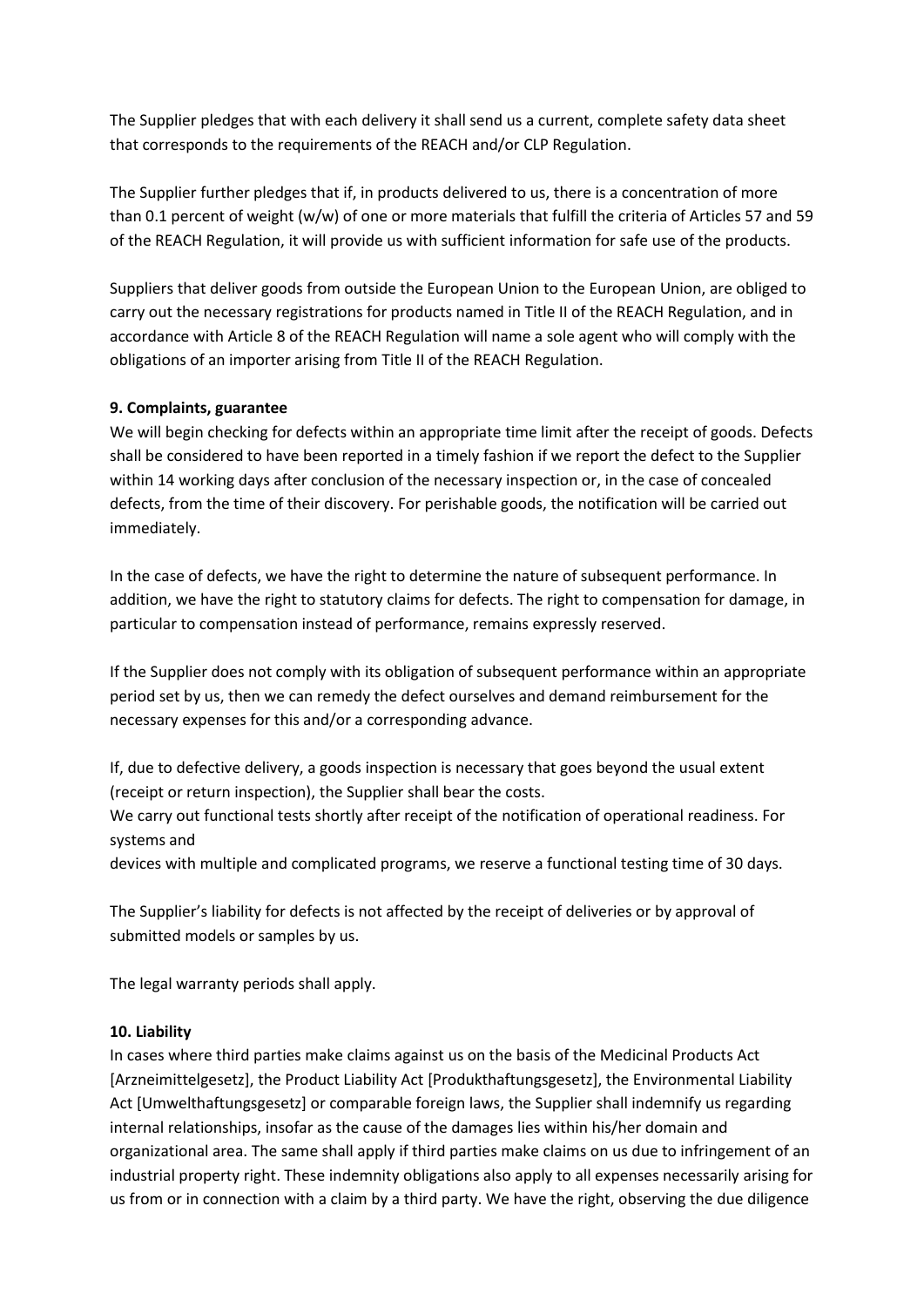of a prudent businessman, to obtain approval for use of the relevant delivery items from authorized parties, at the expense of the Supplier.

The Supplier is also obliged to reimburse us with all expenses arising from or in connection with a recall action implemented by us with respect to the Supplier's products and/or services. We will inform the Supplier concerning the content and extent of the recall measures to be carried out – insofar as is possible and reasonable – and give it the opportunity to make a statement.

Unless agreed upon separately, the Supplier is obliged to maintain product liability insurance with flat-rate cover of at least EUR 1 million for each case of personal injury/material damage. The amount of contractual and legal liability shall remain unaffected by the extent of the insurance cover.

# **11. General safety and protection regulations**

If, when fulfilling the contract, the Supplier does not comply with the respectively valid legal and contractual regulations within an appropriate period of time in spite of being warned, we have the right to terminate the Contract without notice for just cause.

Termination without notice for good cause can also occur if the Supplier does not comply with environmental regulations, regulations on safety and health protection, applicable ethical principles (see www.unglobalcompact.org and the Sanofi Code of Ethics: http://www.codeofethics.sanofi/) or provisions to combat illegal employment (including the following "Safety and protection regulations") and there is a possibility that this could considerably impact our business operations. This is especially the case if our public image could be affected.

The Supplier accepts that we have the right to evaluate its compliance with safety and protection regulations on the basis of our company's social responsibility.

This evaluation can be carried out through a questionnaire provided by us.

If there is a reasonable suspicion that the Supplier is infringing safety and protection regulations, a third party commissioned by us, under obligation of confidentiality, may perform audits on the business premises of the Supplier during his/her usual business hours, in order to verify the Supplier's compliance with the safety and protection regulations.

We and the third party commissioned by us to perform an audit will ensure that the audit is performed under consideration of the applicable data protection and other legal regulations, in such a manner, that the business operations of the Supplier are disturbed as little as possible, and that no infringement of the confidentiality agreements of the Supplier with third parties occur.

If the review shows that the Supplier is infringing safety and protection regulations, the Supplier shall bear the costs of the audit. Otherwise we shall bear these costs.

The Supplier must inform us immediately of the nature and extent of such conditions that, in the context of compliance with a purchase or supply contract concluded with us, could lead to us being involved in the public interest, such as an accident during transport or during handling of our products or waste.

# **12. Product and/or procedure conversions**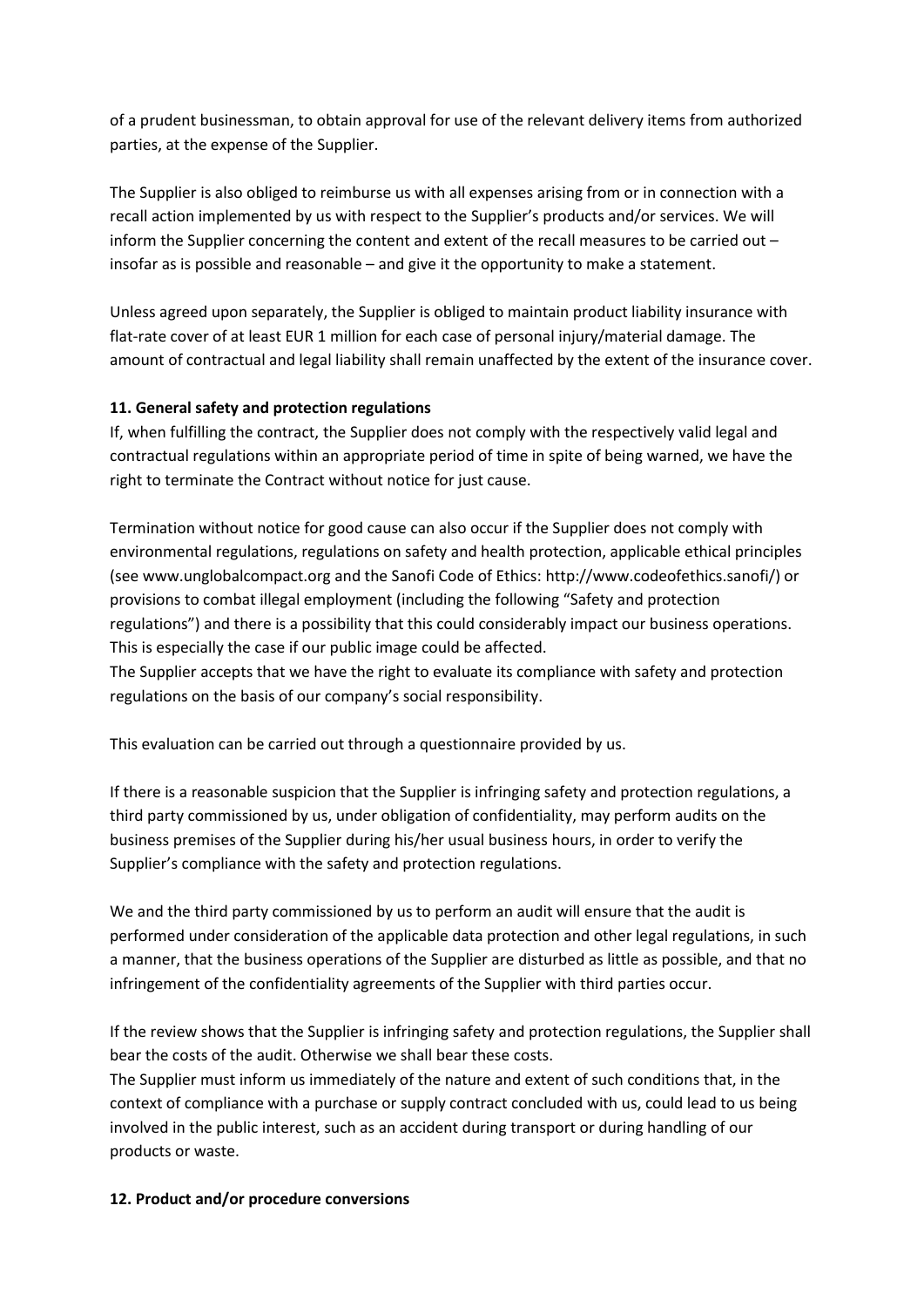Suppliers, with which we are in constant business relationships, are obliged to inform us early if they intend to implement product and/or procedure conversions or changes of the analysis method in regard to products related to us.

#### **13. Execution documents**

The Supplier may not use execution documents entrusted to it by us for the manufacture of the delivery item for purposes other than those of the contract concluded with us, reproduce them or make them accessible to third parties. We reserve all rights to this. Upon request, the Supplier must return to us all documents entrusted to it.

# **14. Confidentiality**

The Supplier is obliged to keep strictly confidential all information, which is either labelled confidential or it can reasonably be assumed to be confidential, and that become known to it through the contractual relationship existing with us (Sanofi-Aventis Deutschland GmbH), including images, plans, drawings, calculations, execution instructions, product descriptions and other information on inventions, ideas, concepts, drafts and designs (in summary, hereinafter "**Information**"), and not to disclose it to third parties, even under a corresponding confidentiality agreement with these third parties. The Supplier shall ensure, through suitable contractual agreements, that its employees and agents that are affected by the contractual relationship with us, are also placed under a confidentiality obligation according to the regulations of No. 14 of this document. The Supplier will also prove this for us in writing upon request.

The Supplier is obliged to use information only for the purposes of its relevant contractual relationship with us, not to use it commercially and not to make it the object of industrial property rights.

The above obligations do not apply to for information of which the Supplier shall prove that it was legitimately aware before receipt by us, that it was accessible to the general public before receipt by us, without the Supplier being responsible for this, and for such information as is made accessible to the Supplier at any time by a third party that has a right to do this to the best knowledge of the Supplier. Finally, the above obligations also do not apply if the Supplier is legally obliged to reveal such information in judicial, administrative or other proceedings.

References of the Supplier to business relations existing with us or use of the name Sanofi for advertising purposes require our express consent.

This confidentiality obligation shall be valid, with its restrictions, beyond the time of mutual fulfillment of any purchase or supply contract for a further 10 (ten) years, insofar as there are no further r-reaching confidentiality obligations under statutory regulations.

After the end of the contract the Supplier shall destroy or delete information saved in its database. If the Supplier has received documents from us, it shall give them back to us or destroy them at our request. If absolutely legally necessary, the Supplier shall retain one copy for documentation services.

# **15. Property rights**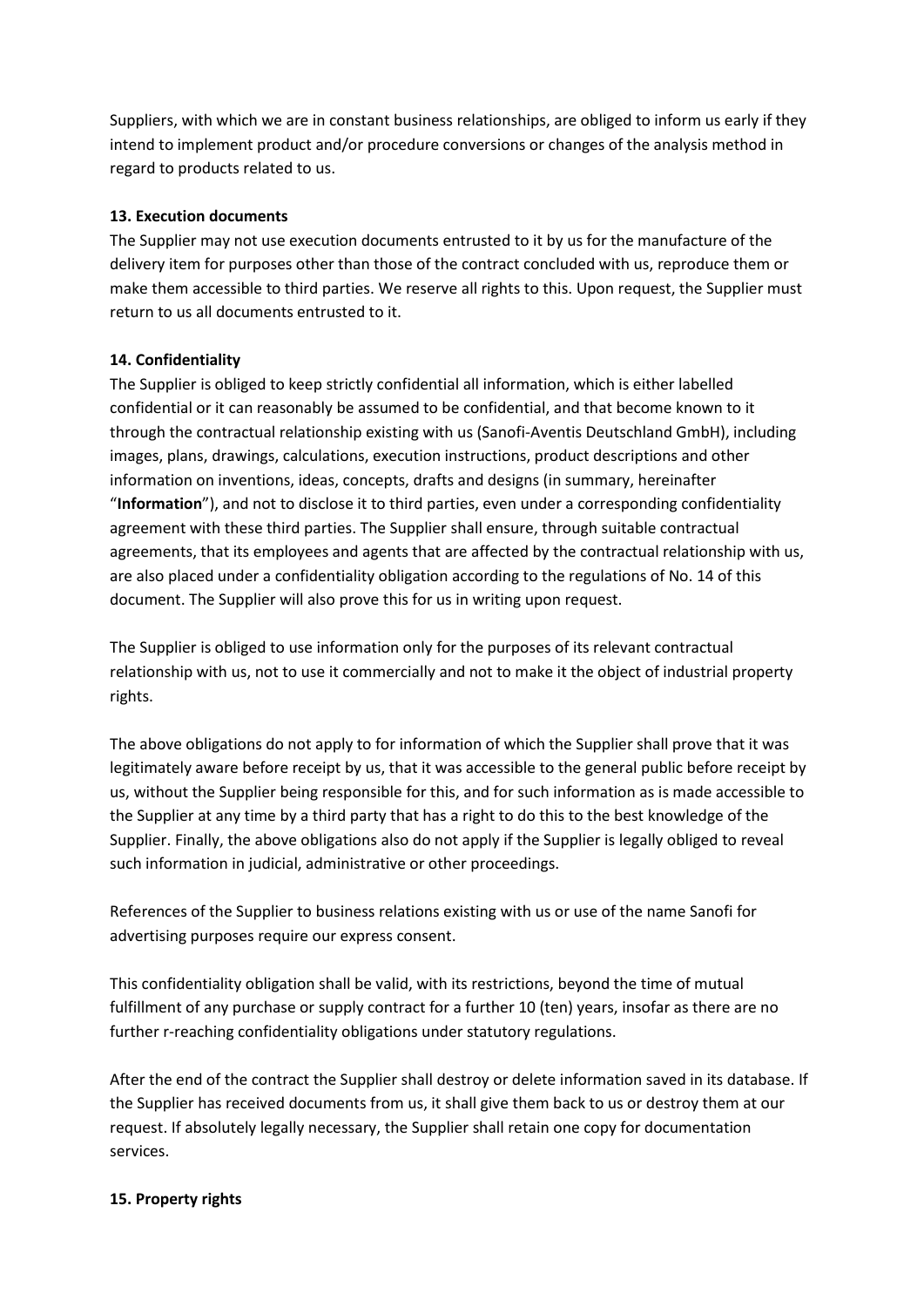It is the Supplier's responsibility to ensure that if the delivered goods are used in accordance with the provisions, no patents, licenses or other copyrights or protection rights inside the country or abroad are infringed.

The Supplier indemnifies us from any claims of third parties which nevertheless exist or arise. The statute of limitations is 10 years, calculated from the end of the contract.

The Supplier transfers to Sanofi-Aventis Deutschland GmbH the exclusive, temporally unrestricted right to publication, distribution, reproduction, processing and other use of all ideas, concepts, drafts and designs produced by the Supplier and ordered by us. The rights granted above extend to all types of use, especially including print advertising such as multimedia applications (website, Print-On-Demand, e-book, online publishing). The transfer of rights in this provision expressly includes the right to further transfer to third parties. The Supplier is obligated to inform Sanofi-Aventis Deutschland GmbH immediately of any inventions that are made. The Supplier is obligated to take all necessary steps to transfer the rights to Sanofi-Aventis Deutschland GmbH.

The acquisition of the aforementioned rights is compensated with reimbursement according to the respective task.

#### **16. Data protection**

Each Party shall, with regards to its own respective processing activities of personal data, for which it acts as a controller as defined in Art- 4 No. 7 GDPR, comply with its own obligations under Applicable Data Protection Law.

With regards to its duty to inform in the course of contractual preparation and performance, Sanofi refers to its Privacy Notice, which can be found here: https://datenschutz.sanofi.de

#### **17. Customs**

In the case of orders of goods in the sense of the customs law of the European Community, the following shall apply:

• If the order is addressed to the ordinary place of business of a Supplier within the customs area of the Community (Art. 4 Regulation (EU) No. 952/2013), then the order refers to Community goods within the meaning of Art. 5. No. 23 of Regulation (EU) No. 952/2013.

• If the order is addressed to the ordinary place of business of a Supplier outside the customs area of the Community (Art. 4 Regulation (EU) No. 952/2013), then the order refers to non-Community goods within the meaning of Art. 5 No. 24 of Regulation (EU) No. 952/2013.

In the event of any deviations from the above, this must be reported in text form to the contact person indicated in the order immediately upon after receipt of the order, and confirmation of this deviation by the ordering party must be waited for. Deliveries of non-Community goods must be reported to the ordering party's customs service provider, Infraserv Logistics GmbH (import@infraserv-logistics.com), in a timely manner. Representation of the orderer by the Supplier or by a third party commissioned by the latter, especially in matters related to customs, is excluded.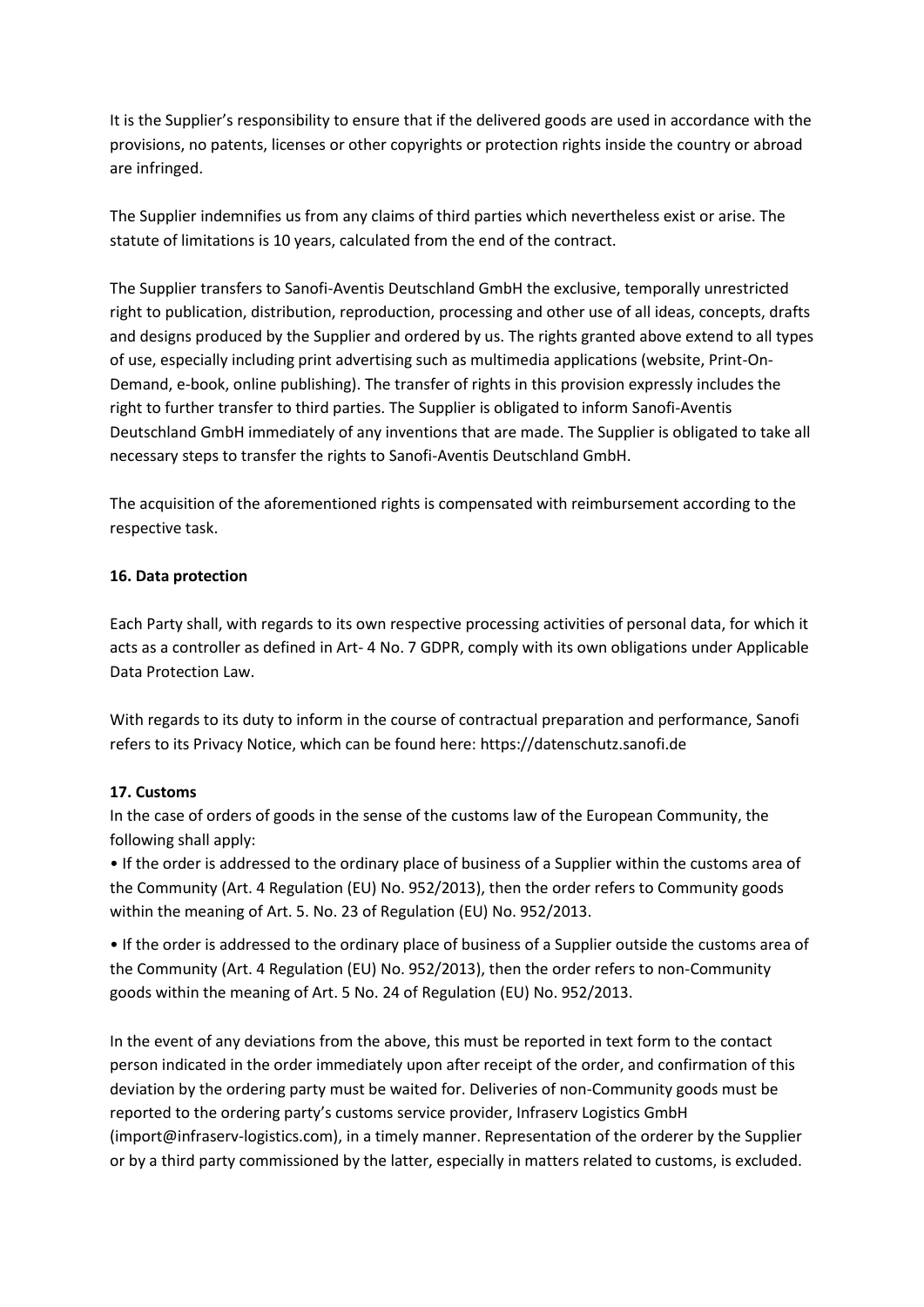Insofar as a separate power of attorney was issued to the Supplier or to a third party by the ordering party at an earlier time, this shall be considered to be revoked.

In particular, in the case of delivery of non-Community goods within the meaning of Art. 5 No. 24 of Regulation (EU) No. 952/2013 , the Supplier is not obliged to identify any goods values on the shipping documents and/or other documents that deviate from the order data.

If there are criteria for granting preferences, the Supplier is obliged to provide us with proper formal and material legal evidence of preferential entitlement for all goods that qualify for preference no later than the time of delivery of the goods to their destination, without the need for any separate request on our part. After the above named time and until a separate request is made, the Supplier is obliged to immediately provide us with any subsequently issued movement certificates and/or duplicates of the same and/or other proper formal and material proofs of preference. All costs for the procurement and transmission of the abovementioned proofs of preference shall be borne by the Supplier.

The Supplier is obliged to immediately and without additional remuneration communicate detailed information to us in the case of questions related to customs, tax and foreign trade law that affect its services, , and to send us the required documents and explanations, especially Supplier declarations within the meaning of Art. 61 et. seq. DVO (EU) 2015/2447.

#### **18. Minimum wage**

If the Supplier has its business seat in Germany and the contract has been concluded with the branch in Germany, the Supplier is obliged to fulfil towards us the obligation of paying the legal minimum wage as well as taxes and social security contributions and if necessary, at the request of Sanofi, to provide appropriate proof thereof.

The Supplier only has the right to use a third company in the fulfillment of his/her contractual obligations with our express consent. However, it remains responsible to us for orderly compliance with contractual performance. If the Supplier uses a third company after our consent, the latter must comply with its legal obligations concerning payment of the legal minimum wage as well as of taxes and social security contributions, and comply with the requirements of commercial law. The Supplier must notify us promptly in writing of the name, address and competent employer's liability insurance association (including member number) of the relevant third company, before commissioning the third company, for the purpose of approving the third company for this use. In connection with this, the Supplier must notify us of the nature and extent of the contractual service to be provided by the relevant third company, before the third company is commissioned. We have the right to demand proof of the technical knowledge, performance ability and reliability of the intended third company at any time.

# **19. Global Compact – Anti-Corruption – Conflict of Interest – Transparency – Restricted Parties Screening – Conflict Minerals**

**Global Compact.** Sanofi is a member of the Global Compact established by the United Nations (https://www.unglobalcompact.org) and has undertaken to support and apply certain fundamental principles in the fields of human rights, working conditions, the environment and anti-corruption. Relations with Sanofi at the time of any Order are contingent upon Supplier's respect for this same principles as well any specific code of conduct implementing such principles by Sanofi such as the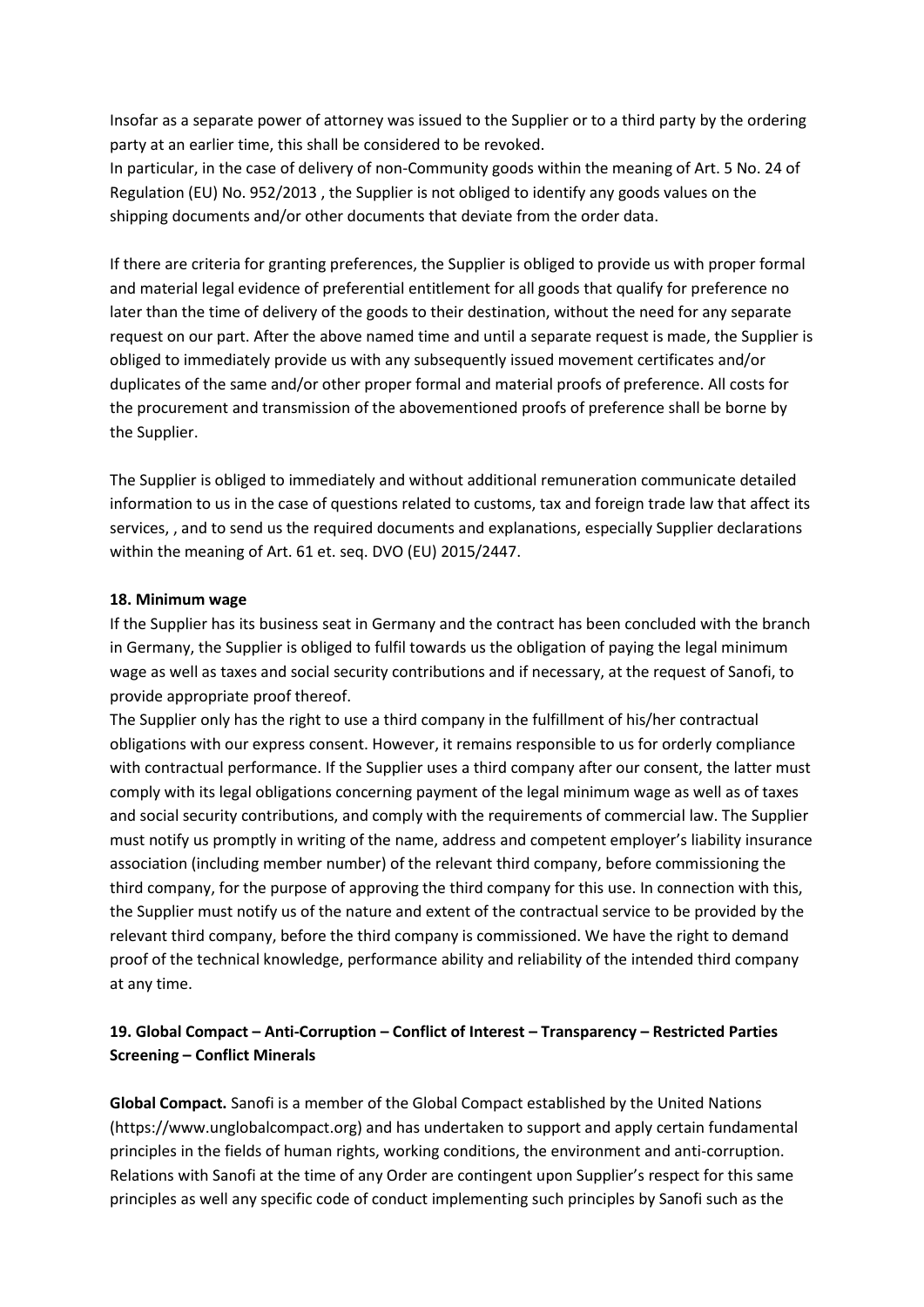Sanofi Supplier Code of Conduct (https://suppliers.sanofi.com/-/media/Project/One-Sanofi-Web/Websites/Global/Sanofi-Suppliers-COM/fr/Sanofi-Supplier-code-of-conduct.pdf) and the Sanofi Code of Ethics (http://www.codeofethics.sanofi/). Supplier undertakes to respect these principles and/or codes of conduct during the performance of the Order and set up sufficient internal procedures, tools and measurement indicators necessary to guarantee compliance with these principles. It authorizes Sanofi to assess the effectiveness of these, itself or through a third part approved by the two Parties.

**Anti-Corruption.** Supplier undertakes to comply with all applicable national (regarding German law especially those of 299et seq., 333 and 334 StGB Criminal Code [Strafgesetzbuch]) and international laws and regulations regarding the prevention of and fight against corruption and influence peddling. This commitment must be extended, by Supplier to all the third parties to whom Supplier may subcontract all or part of the Order. Supplier undertakes to never propose to Sanofi employees any sum of money, gifts, loans, rebates or valuable objects.

**Conflict of interests.** Supplier declares that on the proof of receipt date of the Order Form formalizing the Order, no conflict of interests (hereinafter the "**Conflict of Interests**") exists to affect or that is likely to affect the performance of the Service(s) or the supplying of the Goods due to these interests conflicting with their proper realization to the detriment of Sanofi's interests. In addition, Supplier undertakes to declare any Conflict of Interest arising during performance of the Order. In this event, Sanofi shall have the right to exercise its right to terminate the order without notice for good cause.

**Transparency.** In the event applicable to Supplier, Sanofi shall make public the existence of this Order together with any amounts of costs paid within the framework of the Order in accordance with the prevailing legal and regulatory provisions relating to the transparency of personal connections.

**Restricted Parties Screening.** Supplier shall comply with any and all applicable trade regulations (including but not limited to those on embargo and embargoed countries) and shall take all the necessary measures not to work with entities or individuals who are on any (national or international) sanctions and similar restrictions lists.

**Conflict Minerals.** Supplier shall not use, and shall not allow to be used, any (a) cassiterite, columbite-tantalite, gold, wolframite, or the derivatives tantalum, tin or tungsten ("**Initial Conflict Minerals**") that originated in the Democratic Republic of Congo ("**DRC**") or an adjoining country, or (b) any other mineral or its derivatives determined by the Secretary of State to be financing conflict pursuant to Section 13p of the Securities and Exchange Act of 1934 ("**Additional Conflict Minerals**", and together with the Initial Conflict Minerals, "**Conflict Minerals**"), in the manufacturing of any Product that is implied in the performance of the Order. Notwithstanding the foregoing, if Supplier uses, or determines that it has used, a Conflict Mineral in the manufacturing of any such Product(s), Supplier shall immediately notify Sanofi, which notice shall contain a written description of the use of the Conflict Mineral, including, without limitation, whether the Conflict Mineral appears in any amount in the Product(s) (including trace amounts) and a valid and verifiable certificate of origin of the Conflict Mineral used. Supplier must be able to demonstrate that it undertook a reasonable country of origin inquiry and due diligence process in connection with its preparation and delivery of the certificate of origin.